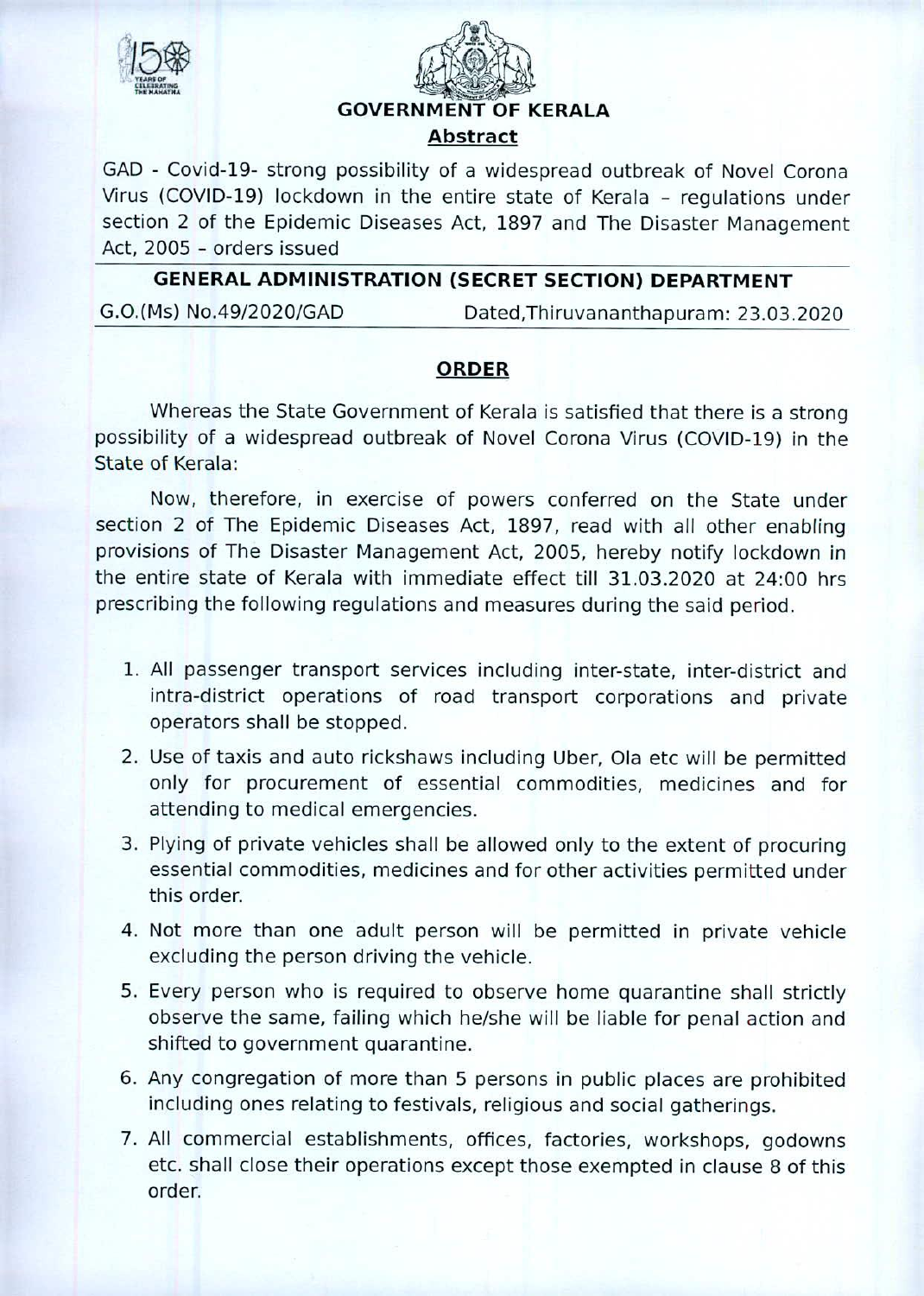- 8. The following shops/establishments providing essential goods and services shall be excluded from the above restrictions:
	- a. Banks/ATMs
	- b. Print and electronic media
	- Telecom, postal and internet services
	- d. Supply chain and transport of essential commodities
	- Delivery of essential goods including food and beverages, pharmaceuticals and medical equipment as takeaway/home delivery.
	- f. Shops/bakeries including departmental stores and super markets, selling food items, groceries, milk, bread, fruits, vegetables, eggs, meat, fish, poultry and cattle feed etc will be allowed to be open between 11:00 hrs to 17:00 hrs every day.
	- g. Petrol pumps, LPG gas, oil agencies, their godowns and related transport operations.
	- h. Bus stations, railway stations, airports and ports will be open for cargo movement only.
	- i. Security services including private security services.
	- Drinking water production, supply and distribution in bulk and containers.
	- k. Private establishments involved in the production and supply of equipment required to contain COVID-19 including masks, sanitizers, drugs, personal protective equipments (PPE) etc.
	- I. Fab labs and super fab labs and units in technology innovation zone and start up missions.
	- All services notified in the Essential Commodities Act, 1955.
	- n. SEBI regulated stock market entities.
- 9. The following Departments/Offices of the State Government shall be functional with required staff as decided by the Secretary/HoD.
	- a. Secretariat/Directorates
	- b. District Collectorate/ Sub-Divisional Offices
	- c. Police/Defence/ Paramilitary forces etc.
	- d. Health
	- e. Fire Services
	- f. Urban Local Bodies/ Panchayat Institutions/ Municipal Corporations
	- Electricity and Water supply
	- h. Civil Supplies
- 10. All foreign returnees who entered Kerala on or after 10.03.2020 shall mandatorily contact the District Administration/District Police and register themselves, failing which they shall be liable for legal action.